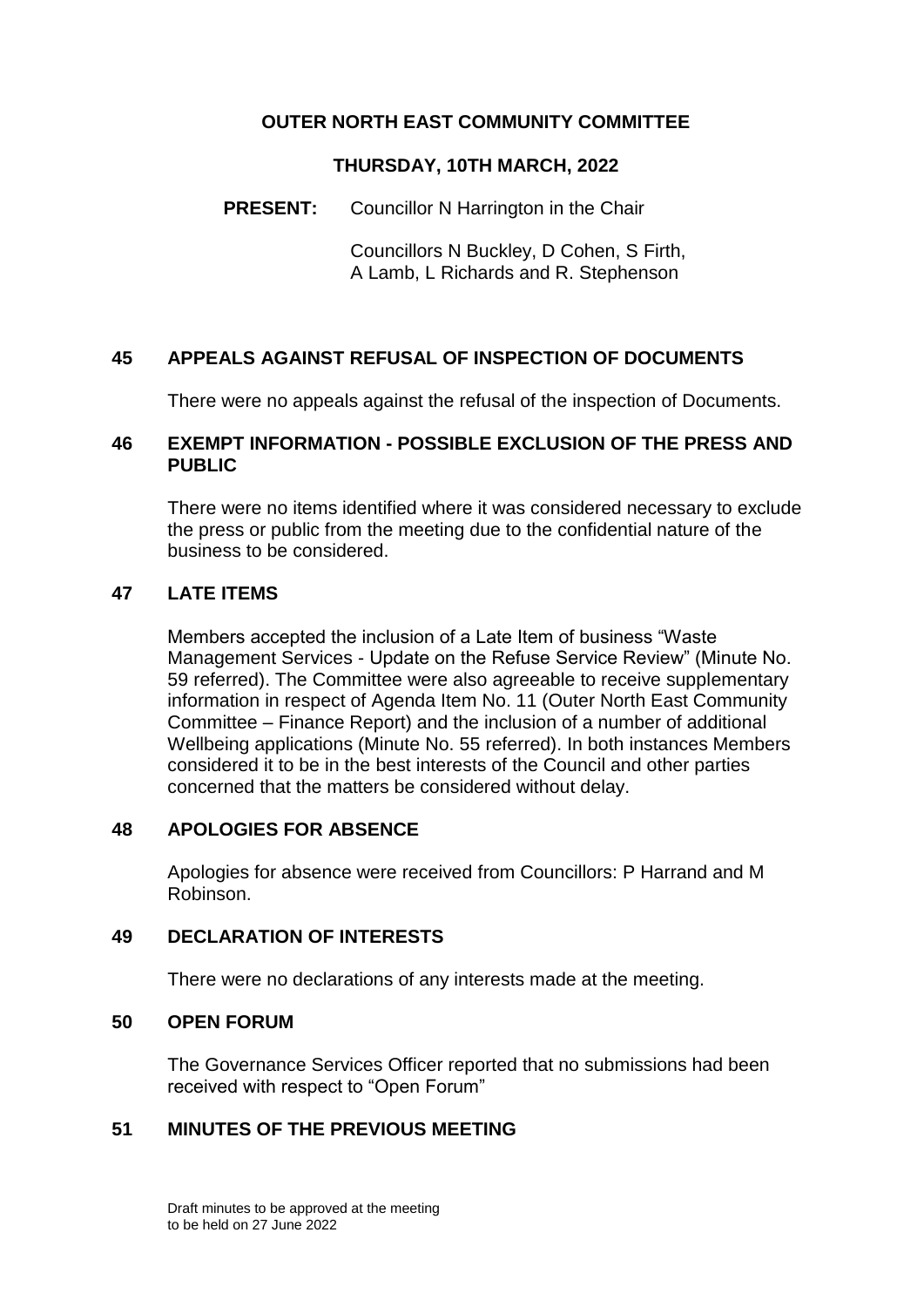The minutes of the previous meeting held on 8<sup>th</sup>December 2021 were submitted for comment and approval.

**RESOLVED** – That the minutes of the previous meeting held on 8<sup>th</sup> December 2021 were confirmed as a true and correct record

# **52 MATTERS ARISING FROM THE MINUTES**

There were no issues raised under Matters Arising.

# **53 CLIMATE EMERGENCY UPDATE 2021**

With reference to the previous meeting when Members requested further information to be brought back to Committee, including a more detailed explanation of the carbon footprint methodology map, further details about the LAD applications, in particular applications from the ONE area and to address the issues raised around public transport (Transport strategy) in the outer areas.

The Chief Officer Sustainable Energy & Air Quality submitted a further report which provided an update on the Council's climate emergency strategy including:

- Public Sector Decarbonisation Scheme
- Accelerating the electric vehicle transmission
- Funded solar and insulation for homeowners
- Establishment of the White Rose Forest
- Air Quality update for the Outer North East Area

Referring to Council run schemes which promoted the transition to electric vehicles, Members requested if details could be provided in terms of; numbers of participants, what other Core Cities are doing, the types of scheme, participating organisations, details around take up and any feedback.

The Chief Officer Sustainable Energy & Air Quality said the requested information was not readily available and would be circulated to Members at the earliest opportunity.

Seeking further details about funded schemes for solar and insulation for homeowners, Members asked how the scheme was promoted.

Members were informed that a targeted mail out was circulated to all eligible houses in a particular area, social media and press releases were also used. In terms of response, it was reported that in excess of 1000 applications had been received, but the eligibility criteria would whittle this down to smaller numbers. Responding to a question as to "were there any targets set". Officers confirmed that such data was available, there were 3-4 grants schemes available, all with different targets.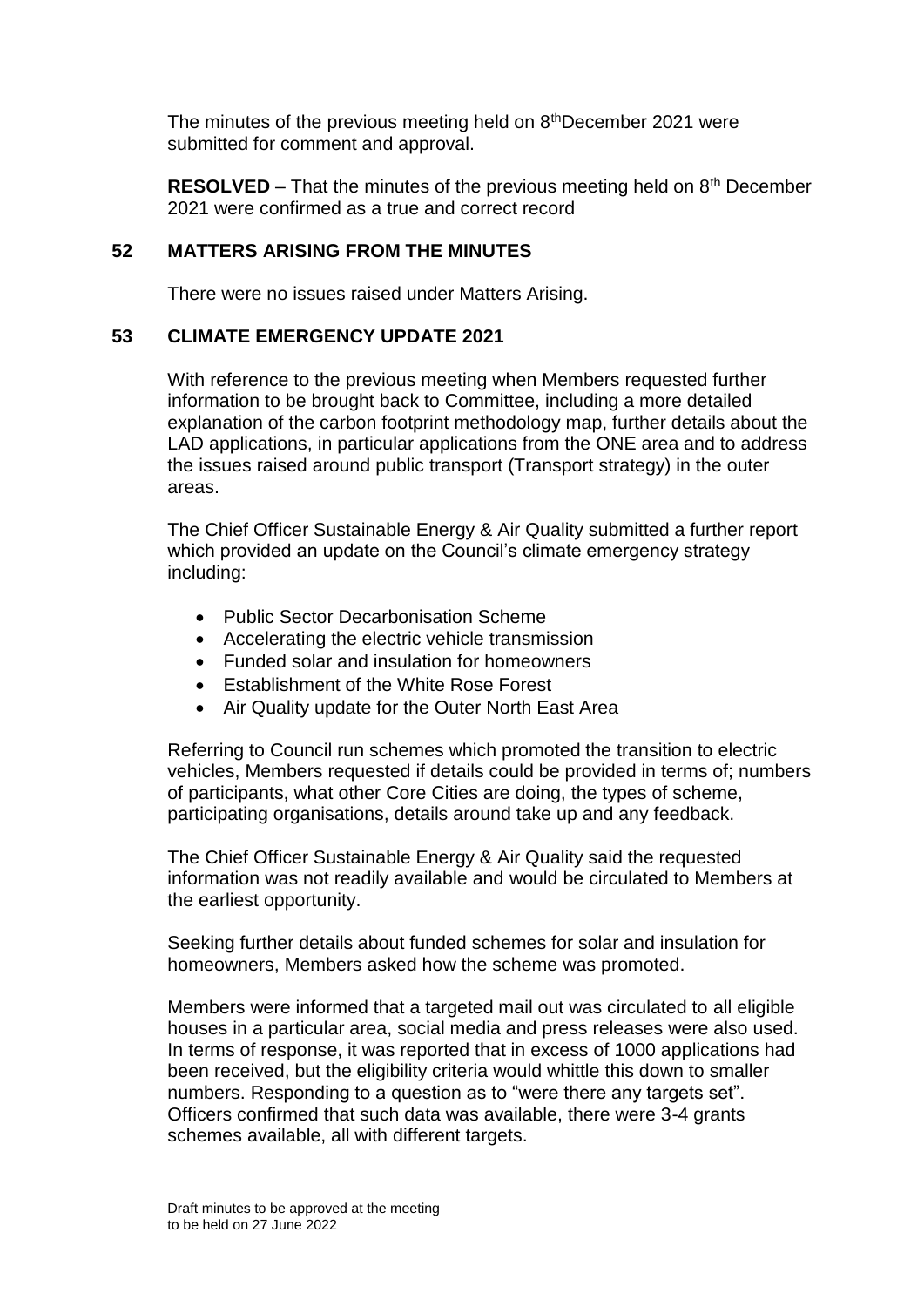Commenting on the issue of tree planting/ clean air, Members asked if Officers were aware of a national scheme by the Water Authority to sell off woodland in their ownership, Ward Members were aware of two applications to sell off land in the Alwoodley area.

In responding the Chief Planning Officer said he was unaware of any such scheme for land disposal. He suggested woodland had a high level of protection, usually identified as Greenbelt and any proposed development of the land would be contrary to National Greenbelt Policy.

Members made reference to the removal of street trees, suggesting that landowners/ developers were often reluctant to replace them, and asked if any action could be taken.

In responding the Chief Planning Officer said if the removal of street trees could be link to a planning application, it may be possible include a condition within the application to secure replacement planting or alternatively to instigate enforcement proceedings to seek the replacement of the removed tree(s).

Referring to the East Leeds Orbital Road (ELOR) and the creation of a number of areas of greenspace together with pocket parks. Members questioned what work was been undertaken in terms of tree planting.

In responding the LCC Highways Officer said there was a good deal of community engagement taking place to understand the level of tree planting required.

Referring to the design of electric vehicle charging points, Members asked if there were all a standard design or were they different types.

Members were informed that the design of electric vehicle charging points were not the same, there was a variety of types, which was done deliberately to attract healthy competition.

Members queried why the EV charging point in Boston Spa car park was for taxi use only.

Officers clarified that there were two EV charging points bays in Boston Spa car park, one for use by taxis and the other for general public use. Officers also confirmed that a "taxi only bay" was required as a condition of funding

Referring to air quality, Members suggested that improvements in air quality was a consequence of "lockdown" – Would that also be the assessment of officers.

The Chief Officer Sustainable Energy & Air Quality said air quality data was linked to commuter patterns which did show an improvement in air quality, but many organisations had made improvements to their transport fleet,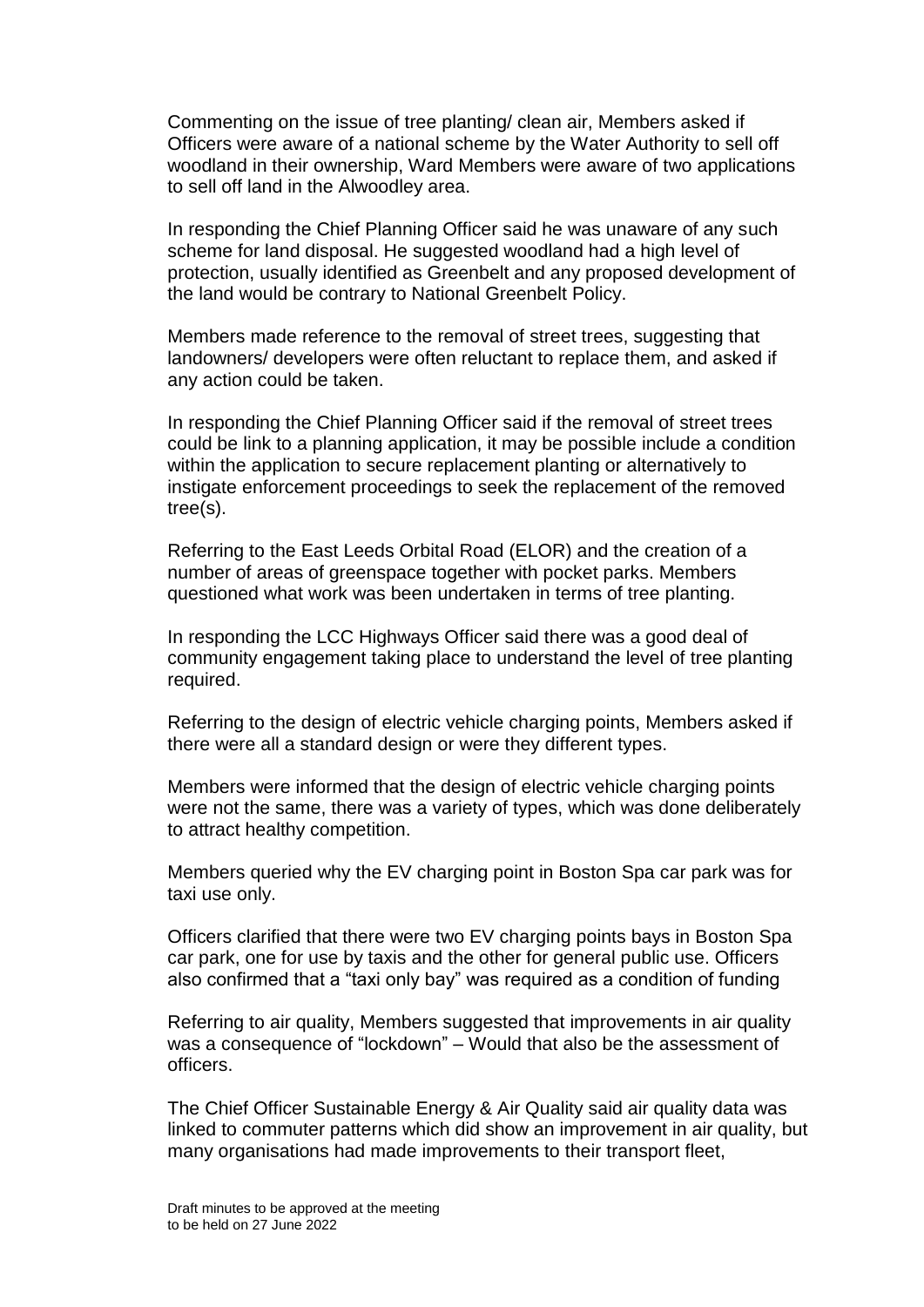introducing more electric/ hybrid vehicles which also contributed to improved air quality.

Reference was made to "Blue Infrastructure" (Water elements, rivers, canals, ponds, wetland, floodplains and water treatment facilities) suggesting Central Government needed to show more leadership on such issues. Could Blue Infrastructure be considered within the Climate Emergency Plan.

In offering comment the Chief Planning Officer said the issue of Blue Infrastructure had been raised at the City Council's Development Plan Panel, he said it was generally accepted that policies required strengthening and LCC would be looking to review policies with a view to seeking greater strength and protection.

Members suggested Climate and Transport were very important to the Outer North East Community. The ONE area was very car dependent, but the Committee welcomed the opportunity to do much more, but it appeared that focus was elsewhere.

The Chief Planning Officer assured Members that the ONE area was not an afterthought and the re-shaping of Planning Policies was required. He said climate change had no boundaries and affected all parts of the city.

The Chair thanks officers for attendance and contributions.

# **RESOLVED –**

- (i) That the contents of the report/ presentation be noted
- (ii) That the Chief Officer for Sustainable Energy and Air Quality be requested to provide further of LCC run schemes which promote the transition to electric vehicles, including; the number of participants, what other Core Cities are doing; the types of scheme, participating organisations and details around take up and any feedback.

# **54 DATES, TIMES AND VENUES OF COMMUNITY COMMITTEE MEETINGS 2022/2023**

The City Solicitor submitted a report which sought the Community Committee's formal approval of a meeting schedule for the 2022/2023 Municipal year and to determine if there are any revisions to the current meeting and venue arrangements.

### **RESOLVED** –

- (i) That the contents of the report be noted.
- (ii) That the proposed scheduled of meetings for 2022/23 be determined as follows: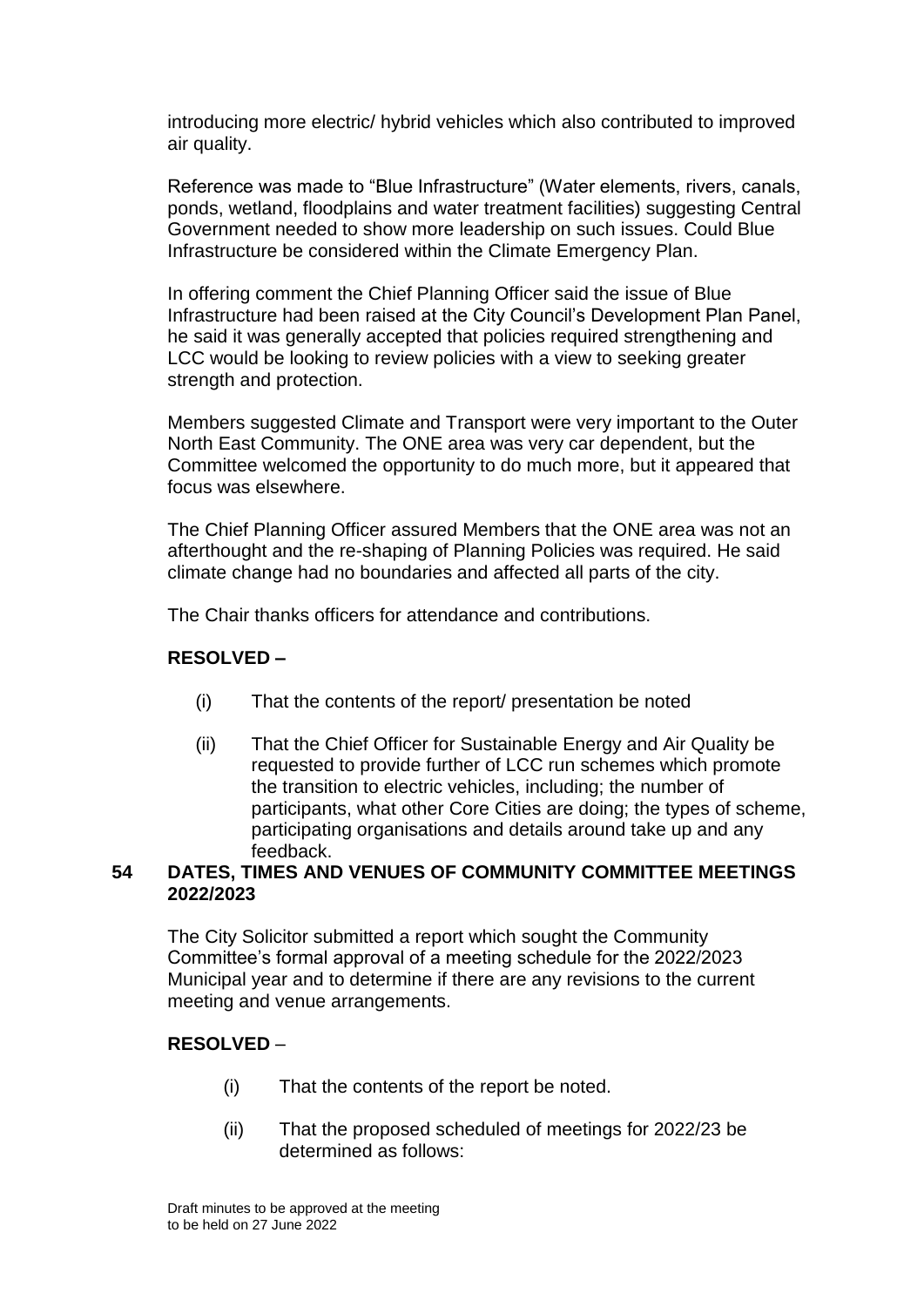- Monday 27th June 2022
- Monday 19th September 2022
- Monday 12th December 2022
- Monday, 13th March 2023
- (iii) That the meeting scheduled for  $27<sup>th</sup>$  June 2022 be held in the Civic Hall, Leeds, the remaining meetings to be held at various venues within the three wards

### **55 OUTER NORTH EAST COMMUNITY COMMITTEE - FINANCE REPORT**

The Head of Locality Partnerships submitted a report which provided an update on the budget position for the Wellbeing Fund, Youth Activity Fund, Capital Budget, as well as the Community Infrastructure Levy Budget for 2020/21.

Included within the report were:

- Details of the Wellbeing Budget position 2021/22
- Wellbeing proposals for consideration and approval
- Details of projects approved via Delegated Decision
- You Activities Fund proposals for consideration and approval
- Details of the Capital Budget
- Details of the Community Infrastructure Levy Budget (CIL)

The Localities Officer presented the report and responded to Members comments and queries.

Detailed discussion ensued on the contents of the report together with the appendices which included:

- Available funding for the current financial year.
- Clarification around some of the projects seeking financial assistance.

### **RESOLVED –**

(i) To note the Wellbeing Budget Position 2021/22.

| <b>Project</b>             | Organisation                         | <b>Amount Granted (£)</b>  |
|----------------------------|--------------------------------------|----------------------------|
| Defibrillator              | <b>Moor Allerton Elderly</b><br>Care | £2,064<br>(Alwoodley Ward) |
| <b>Westfield Lane Ford</b> | <b>Communities Team/</b><br>Highways | £2,000<br>(Harewood Ward)  |

(ii) That the following Wellbeing Projects be determined as follows: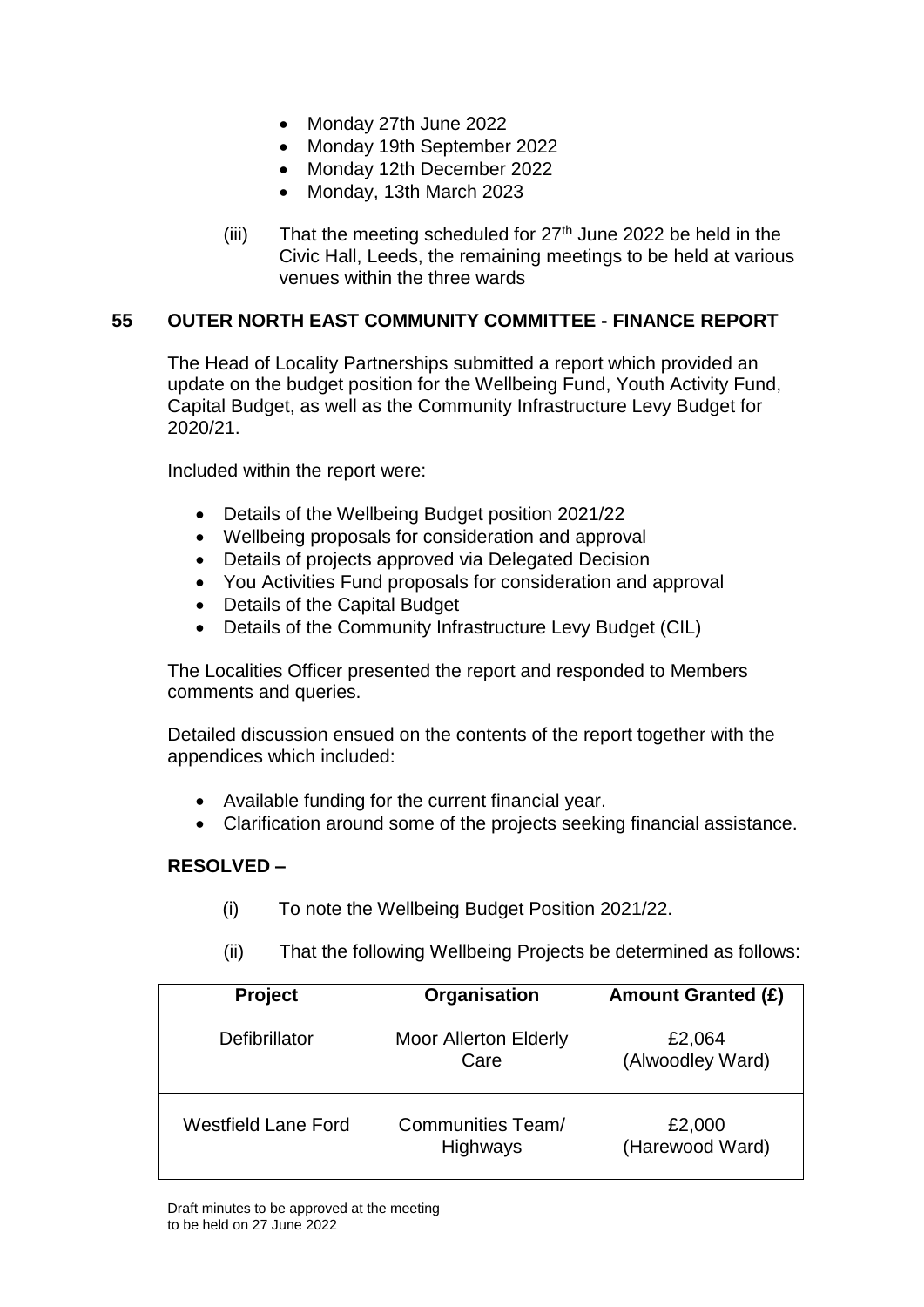| Queen's Platinum<br>Jubilee Benches -<br>Alwoodley | Communities Team/<br><b>Highways</b> | £3,909<br>(Alwoodley Ward) |
|----------------------------------------------------|--------------------------------------|----------------------------|
| <b>Boston Spa Weekend</b>                          | <b>Boston Spa Parish</b>             | £2,950                     |
| Festival 2022                                      | Council                              | (Wetherby Ward)            |

- (iii) To note that since the last meeting on  $8<sup>th</sup>$  December 2021, the following project had been considered and approved by DDN:
	- Rhino's Wetherby February Half Term Camp
- (iv) That the following Youth Activity Projects be determined as follows:

| <b>Project</b>                                                | Organisation                  | Amount Granted (£)          |
|---------------------------------------------------------------|-------------------------------|-----------------------------|
| <b>Scarcroft Cricket Club</b><br>Junior Coaching<br>Programme | <b>Scarcroft Cricket Club</b> | £4,000<br>(Harewood Ward)   |
| Tee Time Tennis                                               | <b>Shadwell Tennis Club</b>   | £4,000<br>(Harewood Ward)   |
| Leeds Rhino's Summer<br>Camps - Sport and<br>Drama            | Leeds Rugby<br>Foundation     | £10,000<br>(Alwoodley Ward) |
| Leeds Rhino's Summer<br>Camps - Sport and<br>Drama            | Leeds Rugby<br>Foundation     | £7,980<br>(Wetherby Ward)   |

- (v) To note the details of the Capital Budget as set out in table 3 of the submitted report
- (vi) To note the details of the Community Infrastructure Levy, as referred to in paragraph 30 of the submitted report

# **56 OUTER NORTH EAST COMMUNITY COMMITTEE - UPDATE REPORT**

The Head of Locality Partnerships submitted a report which provided an update on the work of the Communities Team and the work it was engaged in,

Draft minutes to be approved at the meeting to be held on 27 June 2022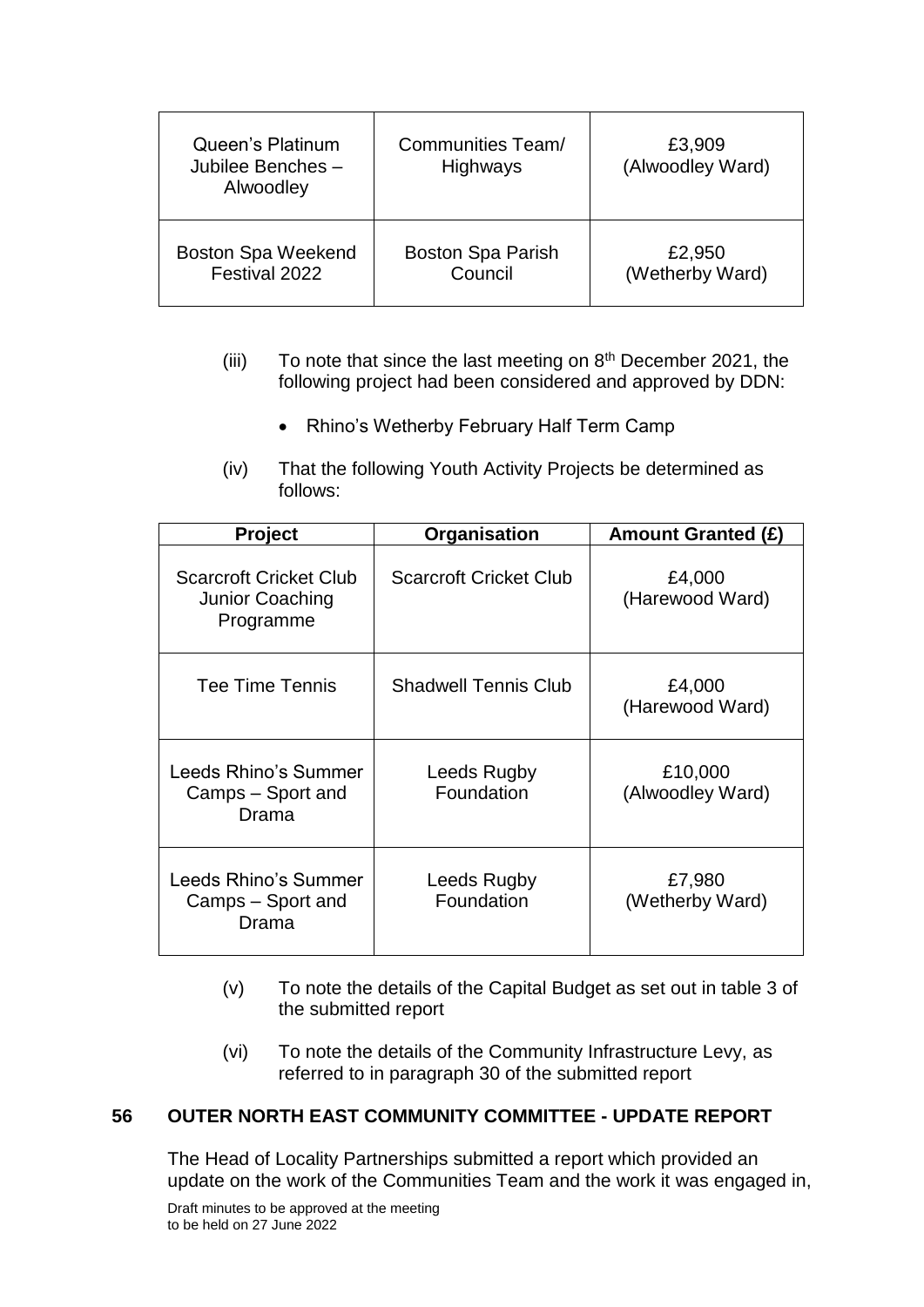based on priorities identified by the Community Committee. The report provided Members with an opportunity to ask questions, or to request a more detailed report on a particular issue.

Members noted the report provided regular updates on some of the key activities between Community Committee meetings and functions delegated to Community Committees, Community Champions roles, community engagement, partnership and locality working.

**RESOLVED –** That the contents of the report be noted

# **57 Outer North East Community Committee - Queens Platinum Jubilee**

The Head of Locality Partnerships submitted a report which provided an update on the preparations for the Queens Platinum Jubilee.

It was reported that following the establishment of a Working Group at the last meeting, it had since met on 2 occasions and work was ongoing.

**RESOLVED –** That the contents of the report be noted

### **58 DATE AND TIME OF THE NEXT MEETING**

To note that the next meeting will take place on Monday, 27<sup>th</sup> June 2022 at 5.30pm in the Civic Hall, Leeds.

### **59 Waste Management Services - Update on the Refuse Service Review**

The Chief Officer, Environmental Services submitted a report which sought to provide an update on the progress with the route review of the Refuse Service and its impact on improving recycling in the city.

The report also included an update on glass and food recycling in Leeds, within the context of the aims and requirements set out in the national Resource and Waste Strategy and associated Environment Act 2021.

Addressing the report, the Chief Officer, Environmental Services informed Members of the agreed objectives and design principles as part of the Refuse Service Review.

Members asked if more could be done to address challenging locations, possibly bringing in different solutions and resources to support collections in these areas.

The Chief Officer, Environmental Services said something different is required in our most challenging locations, the services was currently considering new routes based on new tonnage modelling to get away from "shunting" (Crew switching to an alternative empty vehicle so that route can be completed). It was also reported that a new facility would become operational from May 2022 which may address many existing issues.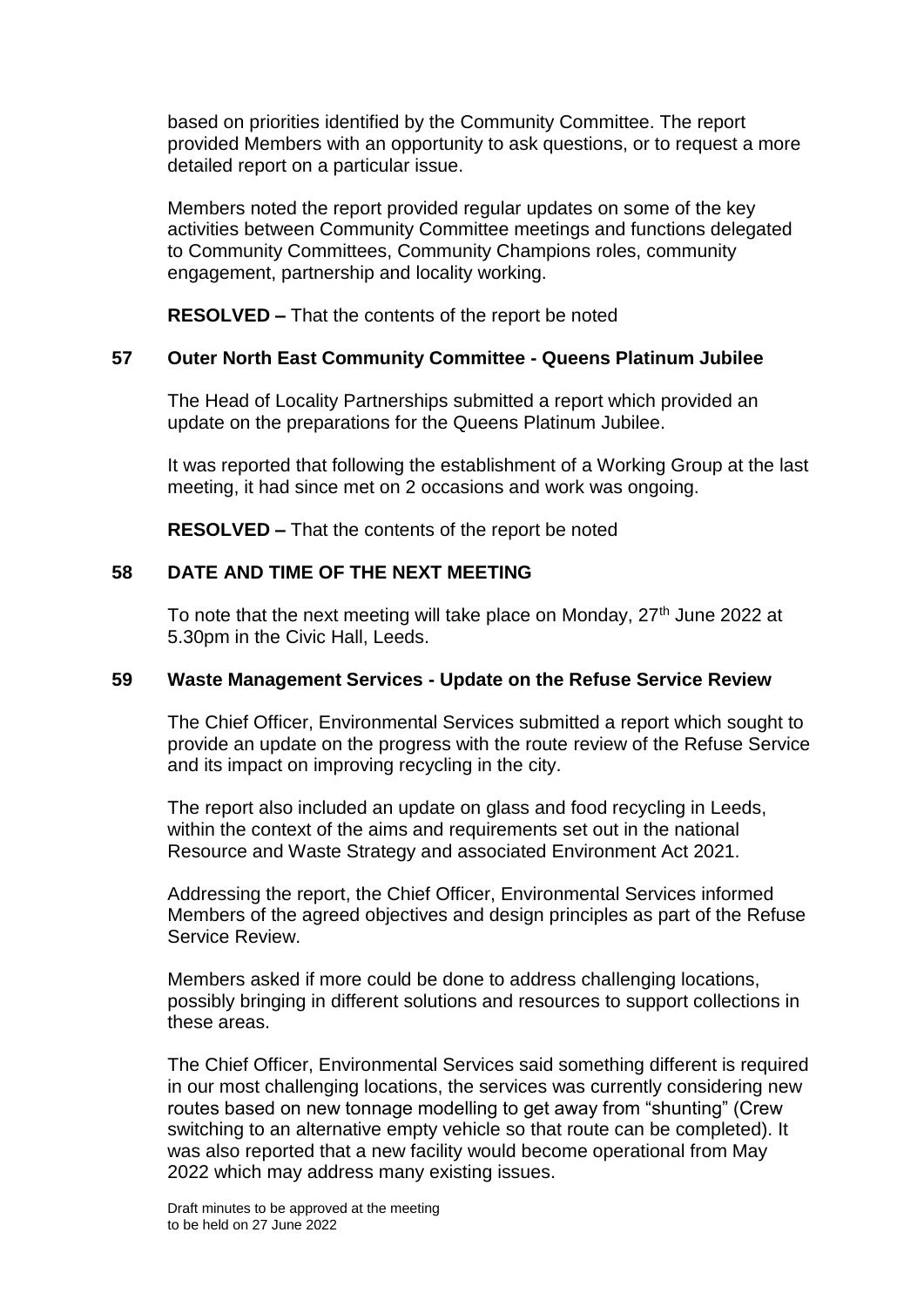Members asked if any of the objectives were likely to be implemented prior to the full review been completed.

Members were informed that it was intended the full review would be completed by October 2022. It was suggested a small number of bespoke solutions may be introduced before completion of the review. The service would however, to continue to invest in extra resources to meet demand in routes with the heaviest presentation. It was also reported that new "hard to access" vehicles would be operational city wide.

Members raised the issue of "missed bins" stressing that bins required emptying on time, within 48 hours of scheduled time was not acceptable and caused accessibility problems with bins remaining on the street. Other local authority areas appeared to cope better with these types of issue.

In responding the Chief Officer, Environmental Services said the service would strive to collect bins on the due day, but some issues were outside the control of the service and with 70,000 bin collections each day, it was inevitable some collections may be missed. In terms of other local authorities, the service would continue to share and receive good practice from other local authorities.

Members sought further clarification about Objective No.13 - A process to identify and target the removal of excessive black bins, was such a scheme likely to be more expensive.

In providing clarification the Chief Officer, Environmental Services said this was not about removing a second black bin, this was aimed at a small number of household with excessive numbers of black bins, 4,5 and 6 bins in some instances.

Members noted the updated leaflet on glass and food recycling in Leeds.

Reference was made to the lack of glass bottle recycling in the Scholes area. Members asked if it would be possible to provide a bottle bank within the village.

The Chief Officer, Environmental Services said such requests were always welcome, but careful consideration had to be given to the proposed location, could the site be accessed by a lorry and were there likely to be any noise/ nuisance implications.

The Chair thanked the Chief Officer, Environmental Services for his attendance and contributions.

**RESOLVED** – That the contents of the report be noted.

#### **60 Chair's Closing Remarks**

Draft minutes to be approved at the meeting to be held on 27 June 2022